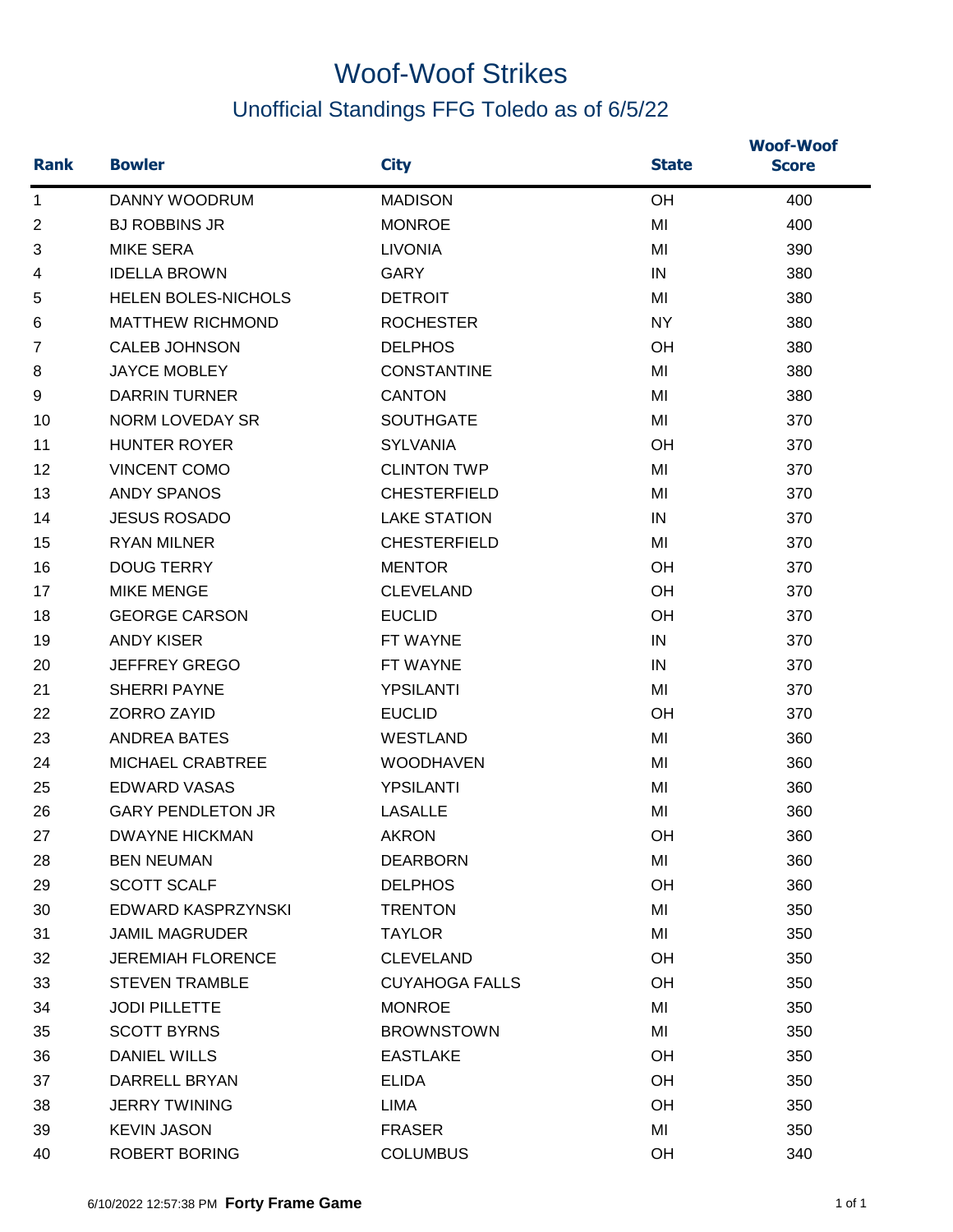| 41 | <b>JOHN WHITED</b>       | <b>LINCOLN PARK</b>  | MI        | 340 |
|----|--------------------------|----------------------|-----------|-----|
| 42 | <b>JOSE DIAZ</b>         | <b>MELVINDALE</b>    | MI        | 340 |
| 43 | <b>TIM HART</b>          | <b>HOAGLAND</b>      | IN        | 340 |
| 44 | <b>JAMES ROUSER</b>      | FT WAYNE             | IN        | 340 |
| 45 | TIM KENNEDY              | <b>BLLEVILLE</b>     | MI        | 340 |
| 46 | <b>CYRIL BRAKE</b>       | <b>ORTONVILLE</b>    | MI        | 340 |
| 47 | <b>NATHAN COOPER</b>     | <b>HOWARD</b>        | <b>OH</b> | 340 |
| 48 | <b>BRANT SCHURR</b>      | <b>DELAWARE</b>      | OH        | 340 |
| 49 | <b>SEAN FERGUSON</b>     | <b>HUNTERTOWN</b>    | IN        | 340 |
| 50 | <b>JORDAN SANKER</b>     | <b>TAYLOR</b>        | MI        | 340 |
| 51 | <b>DRAKE BRUSSEAU</b>    | <b>LIVONIA</b>       | MI        | 330 |
| 52 | <b>ERIC STEINMETZ</b>    | <b>FOSTORIA</b>      | OH        | 330 |
| 53 | <b>CORY HERSHA</b>       | <b>SOUTH WHITLEY</b> | MP        | 330 |
| 54 | KODIE STOUT              | <b>FREMONT</b>       | <b>OH</b> | 330 |
| 55 | RICHARD AUBUCHON         | ROCHESTER HILLS      | MI        | 330 |
| 56 | <b>FRANK CAMILLERI</b>   | <b>BROWNSTOWN</b>    | MI        | 330 |
| 57 | <b>MAURICE HINES</b>     | N RANDALL            | OH        | 330 |
| 58 | <b>JASON OWENS</b>       | <b>LINCOLN PARK</b>  | MI        | 330 |
| 59 | LEWIS WRIGHT JR          | <b>CLEVELAND</b>     | OH        | 330 |
| 60 | <b>MICHAEL ASKEW</b>     | <b>SOUTHGATE</b>     | MI        | 330 |
| 61 | <b>CHRISTOPHER KLEIN</b> | <b>NEW BOSTON</b>    | MI        | 330 |
| 62 | <b>DUSTIN SARRAZINE</b>  | <b>WOODBURN</b>      | IN        | 330 |
| 63 | <b>JACOB MACKOWIAK</b>   | <b>CHESTRFIELD</b>   | MI        | 330 |
| 64 | <b>DUSTIN ADKINS</b>     | <b>GARDEN CITY</b>   | MI        | 330 |
| 65 | <b>FRANK CAMILLERI</b>   | <b>BROWNSTOWN</b>    | MI        | 330 |
| 66 | <b>ROBERT WILLIAMSON</b> | <b>TOLEDO</b>        | <b>OH</b> | 330 |
| 67 | <b>ELIZABETH PAYEUR</b>  | <b>ANN ARBOR</b>     | MI        | 330 |
| 68 | <b>CALVIN THOMAS</b>     | <b>CLEVELAND</b>     | OH        | 330 |
| 69 | <b>CHUCK KULCHOCK</b>    | <b>WICKLIFFE</b>     | OH        | 320 |
| 70 | <b>GREGORY GRAHAM</b>    | YPSILANTI            | MI        | 320 |
| 71 | <b>SUSANNA PITOCK</b>    | <b>NEW BOSTON</b>    | MI        | 320 |
| 72 | <b>COLETTA DANE</b>      | <b>CANAL FULTON</b>  | OH        | 320 |
| 73 | <b>JUAN PEREZ</b>        | <b>SOUTH LYON</b>    | MI        | 320 |
| 74 | <b>JEFF GRAY</b>         | <b>TWINSBURG</b>     | OH        | 320 |
| 75 | <b>BRIAN SCHWARTZ</b>    | <b>STERLING HTS</b>  | MI        | 320 |
| 76 | PATRICK YOUNG JR         | <b>TOLEDO</b>        | OH        | 320 |
| 77 | <b>RICHARD SHAFFER</b>   | <b>INDEPENDENCE</b>  | OH        | 320 |
| 78 | <b>JAN LANGTON</b>       | CARLETON             | MI        | 320 |
| 79 | <b>KEITH BOURLIER</b>    | <b>TAYLOR</b>        | MI        | 320 |
| 80 | <b>JOHN MCCOY</b>        | <b>MACOMB</b>        | MI        | 320 |
| 81 | DEMETRIUS WATKINS SR     | <b>CLEVELAND</b>     | OH        | 320 |
| 82 | CYNTHIA HARDAWAY         | <b>CLEVELAND</b>     | OH        | 320 |
| 83 | <b>WILLIAM ETCHILL</b>   | SOUTH ROCKWOOD       | MI        | 320 |
| 84 | <b>STEVE ALLEN</b>       | <b>RIVERVIEW</b>     | MI        | 320 |
| 85 | <b>RICK BOGUCKI</b>      | <b>BROADVIEW HTS</b> | OH        | 320 |